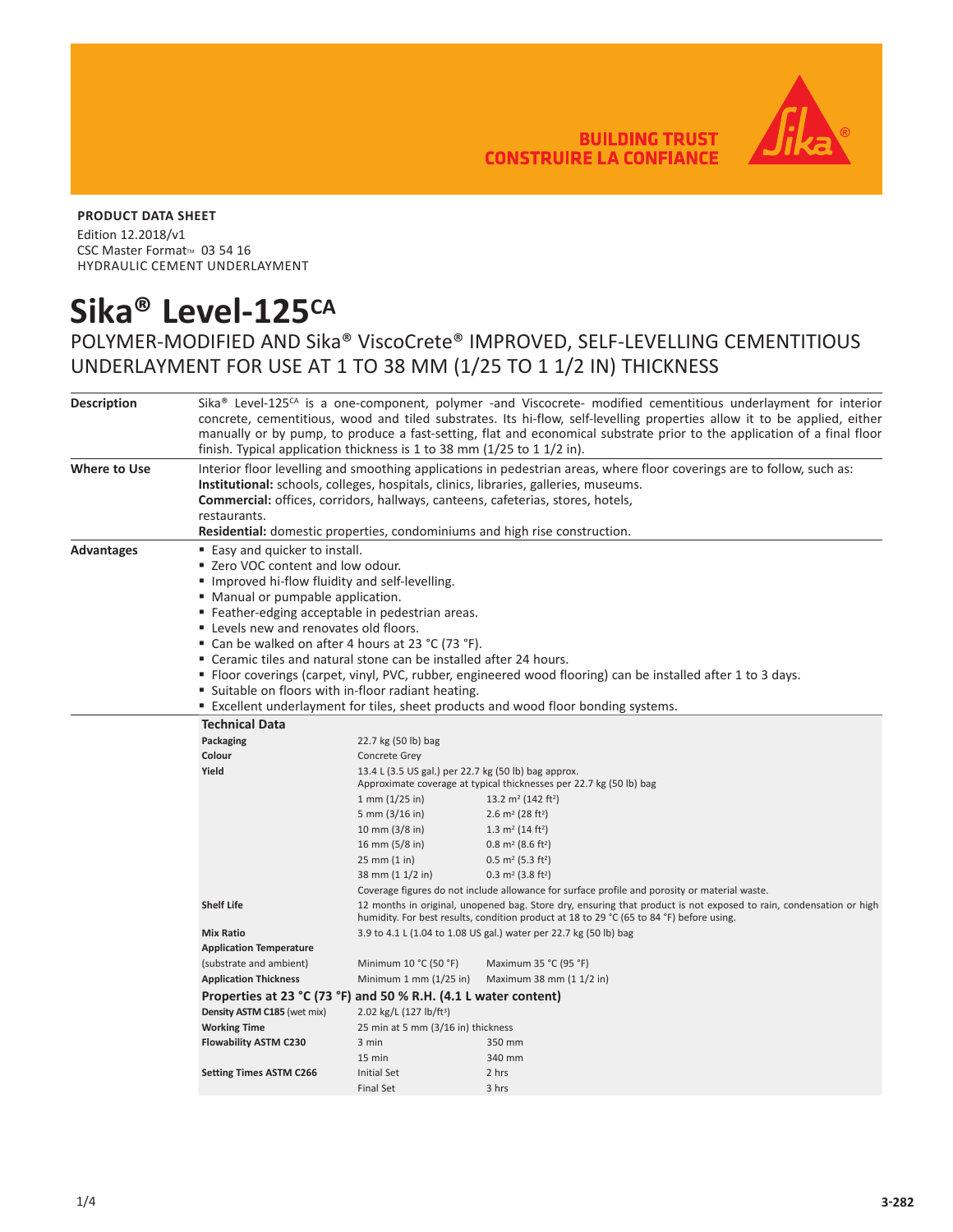| Compressive Strength ASTM C109, ~MPa (~psi)        |                                                                                                                                                                                                                                    |
|----------------------------------------------------|------------------------------------------------------------------------------------------------------------------------------------------------------------------------------------------------------------------------------------|
|                                                    | 23 °C (73 °F)                                                                                                                                                                                                                      |
| 24 hrs                                             | 10.5 (1523)                                                                                                                                                                                                                        |
| 3 days                                             | 12.1 (1755)                                                                                                                                                                                                                        |
| 7 days                                             | 16.6 (2408)                                                                                                                                                                                                                        |
| 14 days                                            | 19.5 (2828)                                                                                                                                                                                                                        |
| 28 days                                            | 24.2 (3510)                                                                                                                                                                                                                        |
| <b>Flexural Strength ASTM C580</b>                 |                                                                                                                                                                                                                                    |
| 28 days                                            | 7.3 MPa (~1059 psi)                                                                                                                                                                                                                |
| Overlaying                                         | Ceramic tiles and natural stone may be installed after 24 hours. Carpet, vinyl sheeting, PVC, rubber, and engineered<br>wood plank can be installed after 1-3 days depending upon thickness of underlayment and drying conditions. |
| <b>Final Drying Time</b>                           | Foot Traffic: 4 hrs (mixing water at a temperature of 23 °C/73 °F)                                                                                                                                                                 |
| Length Change ASTM C157                            |                                                                                                                                                                                                                                    |
| 28 days                                            | $-0.065%$                                                                                                                                                                                                                          |
| <b>VOC Content</b>                                 | 0 g/L                                                                                                                                                                                                                              |
| preparation, application, curing and test methods. | Product properties are typically averages, obtained under laboratory conditions. Reasonable variations can be expected on-site due to local factors, including environment,                                                        |

### **HOW TO USE**

**Surface Preparation** All concrete and cement substrates must be primed using Sika® Level-01 Primer<sup>CA</sup>, or where concrete/cement and wood substrates exist, Sika® Level-03 Primer<sup>CA</sup> may be used.

The substrates must be dry, clean and stable before priming and applying the underlayment. Remove all existing treatments such as coatings, sealers, wax, latex compounds, impregnations and curing agents, together with all contaminants i.e. dirt, dust, laitance, grease, oils, and foreign matter, which will interfere with the penetration of Sika<sup>®</sup> Level-01 Primer<sup>cA</sup> or Sika<sup>®</sup> Level-03 Primer<sup>cA</sup>.

#### **Concrete & Dense Substrates**

Prepare concrete, cement and dense substrates, including ceramic, quarry and vinyl tiles by mechanical means to achieve an open-textured, fine-gripping surface (ICRI - CSP 3 minimum). Weak concrete should be removed and surface defects such as blowholes and spalls fully exposed and repaired with repair materials such as Sika® Level SkimCoat<sup>cA</sup> (depending upon depth) prior to priming and levelling. All cracks and holes should be similarly filled to prevent seepage of the primer through to lower areas. Contact Sika Canada for recommendations.

All loose friable material, including preparation residue, must be completely removed using a vacuum before application of Sika® Level Primers. The compressive strength of substrates should be at least 20 MPa (2900 psi) at 28 days with a minimum tensile strength of 1 MPa (145 psi) at the time Sika® Level Primers are applied. Moisture Vapour Emission Rates of the substrate should comply and meet the requirements of the proposed floor covering. Please consult the manufacturer of the final floor finish for advice.

Careful consideration should be given to the selection of the method of mechanical surface preparation and the timing of application of primer and underlayment. Immediately following mechanical preparation on some excessively porous substrates, outgassing will increase for a short period of time (approx. 48 hours) until an equilibrium in slab vapour pressure and the ambient environment is reached. Before overall installation begins, Sika Canada recommends the application of several small test patches to determine primer application requirements and acceptability of final product performance. In general, a one-coat application of Sika® Level Primer should be sufficient; however, allowance should be made for double priming on excessively porous substrates (except for Sika® Level-03<sup>CA</sup> Primer which is a single coat application only). Where multiple coats are required, do not apply excessive material.

#### **Wooden/Plywood Subfloors**

Where installing Sika® Level-125<sup>CA</sup> underlayment over wooden subfloors, ensure that the subfloor consists of at least two layers of exterior grade plywood (CANPLY compliant), a minimum of 32 mm (1 1/4 in) in thickness and meets, as a minimum, the deflection parameters of L/360 (live and dead loads taken into consideration). The wood/plywood must then be suitably secured, bonded and prepared to a contaminant free and sound condition. Refer to the manufacturer of the final floor covering with regard to the deflection requirements of the floor finish system.

**Mixing** Pour 3.9 to 4.1 L (1.04 to 1.08 US gal.) of cool, potable water into a suitably sized and clean mixing container, using a calibrated measuring jug, or similar, to ensure strict control of the water content (avoid over-watering).

Cool water (21 °C/70 °F) serves to maximize the working time; if available water is not at this temperature, then consideration should be given to cooling the water. Add Sika® Level-125<sup> $c_A$ </sup> to the water, while slowly stirring, adding the complete contents of the 22.7 kg (50 lb) bag. Once all the powder has been added, continue mixing until a lump-free and uniform consistency is achieved.

If mixing in a barrel or similar container, employ the water to powder ratio as stated above and use a low-speed electric mixer (300 to 450 r pm) with an Eggbeater style mixing paddle (recommended model) to blend water and powder for a minimum of three (3) minutes, until a uniform mix has been produced. Do not over-mix or allow the paddle to rise above the level of material as this will introduce and entrap air into the mortar, potentially shortening the working life or causing pin-holing in the underlayment. Let the mixed material stand until the majority of air bubbles have dispersed.



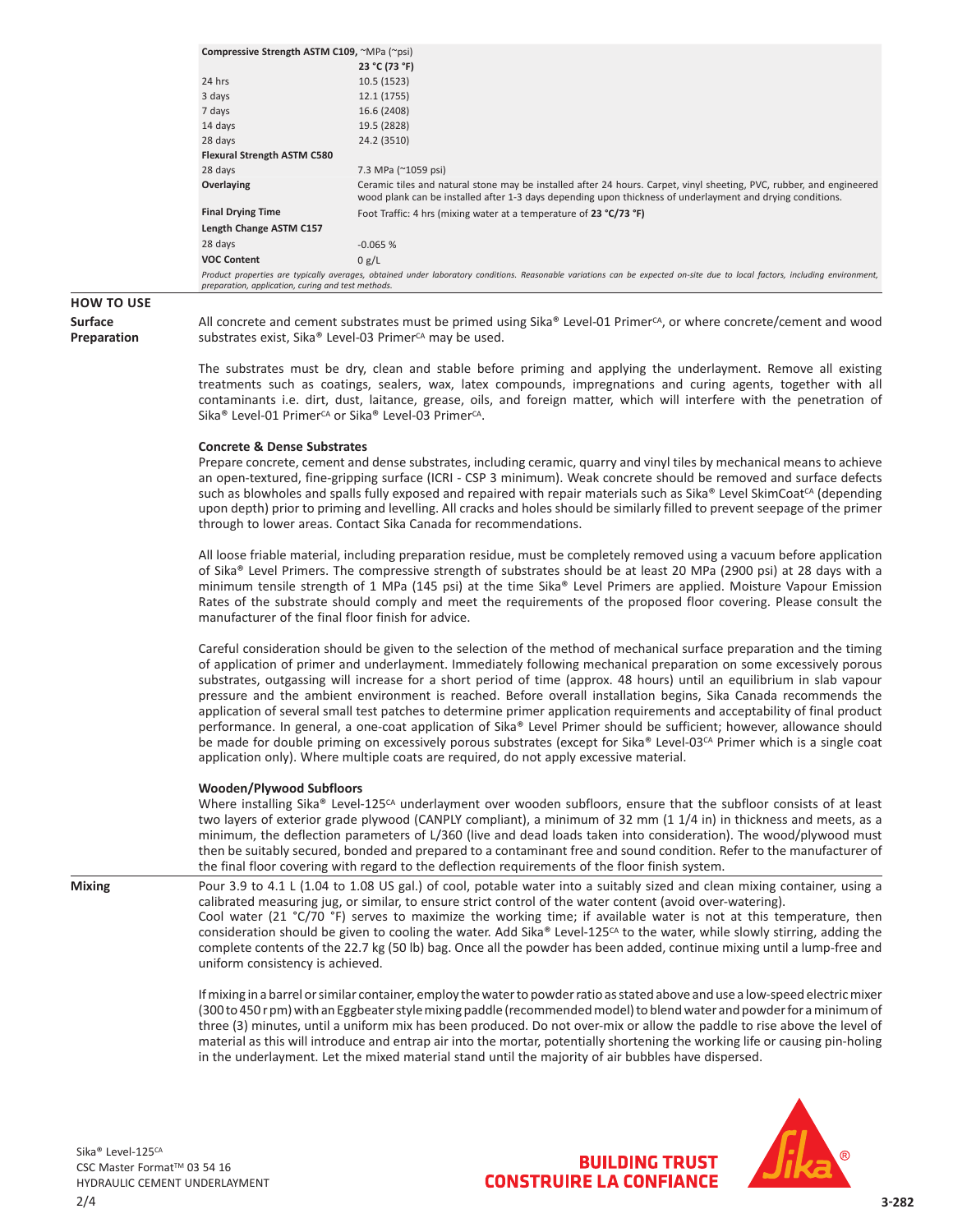|                           | When pump-mixing, employ the 4.1 L (1.08 US gal.) to 22.7 kg (50 lb) water to powder ratio within a continuous-mixer<br>and pump, or a batch-mixer and pump, ensuring that the mechanical mixers and pumps are in sound working order. Pre-<br>clean and test the equipment, checking that the mixing and pumping elements are fully functional and that meshes are<br>in place to prevent foreign matter from entering the hopper or being dispensed onto the floor.                                                                                                                                                                                                                                                                                                                                                                                                                                                                                                                                                                                                                                                                                                                                                                                                                                                                                                                                                                                                                                                                                                                                                                                                                                                                                                                                                                                                                                                                                                                                                                                                                                                                                                                                                                                                                                                                                                                                                                                                                                                                                   |  |  |  |  |
|---------------------------|---------------------------------------------------------------------------------------------------------------------------------------------------------------------------------------------------------------------------------------------------------------------------------------------------------------------------------------------------------------------------------------------------------------------------------------------------------------------------------------------------------------------------------------------------------------------------------------------------------------------------------------------------------------------------------------------------------------------------------------------------------------------------------------------------------------------------------------------------------------------------------------------------------------------------------------------------------------------------------------------------------------------------------------------------------------------------------------------------------------------------------------------------------------------------------------------------------------------------------------------------------------------------------------------------------------------------------------------------------------------------------------------------------------------------------------------------------------------------------------------------------------------------------------------------------------------------------------------------------------------------------------------------------------------------------------------------------------------------------------------------------------------------------------------------------------------------------------------------------------------------------------------------------------------------------------------------------------------------------------------------------------------------------------------------------------------------------------------------------------------------------------------------------------------------------------------------------------------------------------------------------------------------------------------------------------------------------------------------------------------------------------------------------------------------------------------------------------------------------------------------------------------------------------------------------|--|--|--|--|
| <b>Application</b>        | Prior to placing the underlayment, ensure that all sources of premature drying or direct sunlight are blocked off to<br>avoid accelerated curing and reduced physical properties. The stated ambient and substrate application temperatures<br>are to be achieved before installation and should be maintained for a period of at least 3 days thereafter. Should colder<br>conditions prevail, make allowances for the use of indirect and vented heaters to achieve and maintain the application<br>temperatures required. Where temperatures exceed 30 °C (86 °F), refer to and follow ACI hot weather application and<br>protection guidelines.                                                                                                                                                                                                                                                                                                                                                                                                                                                                                                                                                                                                                                                                                                                                                                                                                                                                                                                                                                                                                                                                                                                                                                                                                                                                                                                                                                                                                                                                                                                                                                                                                                                                                                                                                                                                                                                                                                     |  |  |  |  |
|                           | Before laying the material, organise labour to operate most effectively, ensuring that installers can maintain a continuous<br>flow of material and avoid creating cold joints. The dimensions of the pour, in terms of width, should also be set<br>accordingly.                                                                                                                                                                                                                                                                                                                                                                                                                                                                                                                                                                                                                                                                                                                                                                                                                                                                                                                                                                                                                                                                                                                                                                                                                                                                                                                                                                                                                                                                                                                                                                                                                                                                                                                                                                                                                                                                                                                                                                                                                                                                                                                                                                                                                                                                                       |  |  |  |  |
|                           | Sika® Level-125 <sup>CA</sup> must not be applied in such a way that expansion and control joints in the substrate are bridged; such<br>joints must be detailed through the underlayment. Provide for expansion and control joints where specified, including<br>at the perimeter of rooms, columns, and pedestals. Should such joints not exist in the substrate, they should still be<br>provided for in the underlayment. Joints, of at least 6 mm (1/4 in) can be formed using foam tape at the time of laying<br>or can be cut into Sika® Level-125 <sup>CA</sup> within 24 hours of application.                                                                                                                                                                                                                                                                                                                                                                                                                                                                                                                                                                                                                                                                                                                                                                                                                                                                                                                                                                                                                                                                                                                                                                                                                                                                                                                                                                                                                                                                                                                                                                                                                                                                                                                                                                                                                                                                                                                                                  |  |  |  |  |
|                           | Quickly and without delay, pour or pump the mixed material onto the primed surface in a ribbon pattern, ensuring that<br>a wet edge is maintained; spread by trowel or pin rake (CAM® type or similar). to the required thickness [minimum<br>1 mm (1/25 in), maximum 38 mm (1 1/2 in)] achieving the necessary coverage over high points. Note: For thin section<br>works, for example $< 6$ mm (1/4 in) thickness, it may be advisable to apply by a combination of trowel and pin rake<br>(CAM® type or similar) as flow and self-levelling characteristics can be impacted at reduced thicknesses. Over large areas,<br>application by conventional piston, rotor-stator or underlayment type pumps may be more appropriate. Though not<br>necessary owing to the high flow properties of the material, spike rolling in two directions (90 °) to remove installation<br>marks and any entrapped air can be undertaken, but avoid overworking. Note: Where required to establish the appropriate<br>method of application, the acceptability of workmanship and the nature of finish, jobsite trials are recommended.                                                                                                                                                                                                                                                                                                                                                                                                                                                                                                                                                                                                                                                                                                                                                                                                                                                                                                                                                                                                                                                                                                                                                                                                                                                                                                                                                                                                                               |  |  |  |  |
| <b>Curing</b><br>Clean Up | Sika® Level-125 <sup>cA</sup> must be allowed to air cure. Do not wet cure or use curing and sealing compounds.<br>Clean all tools and equipment after use with water. Once hardened, the product can only be removed manually or                                                                                                                                                                                                                                                                                                                                                                                                                                                                                                                                                                                                                                                                                                                                                                                                                                                                                                                                                                                                                                                                                                                                                                                                                                                                                                                                                                                                                                                                                                                                                                                                                                                                                                                                                                                                                                                                                                                                                                                                                                                                                                                                                                                                                                                                                                                       |  |  |  |  |
|                           | mechanically. Wash soiled hands and skin thoroughly in hot soapy water or use Sika® Hand Cleaner towels.                                                                                                                                                                                                                                                                                                                                                                                                                                                                                                                                                                                                                                                                                                                                                                                                                                                                                                                                                                                                                                                                                                                                                                                                                                                                                                                                                                                                                                                                                                                                                                                                                                                                                                                                                                                                                                                                                                                                                                                                                                                                                                                                                                                                                                                                                                                                                                                                                                                |  |  |  |  |
| Limitations               | Important: protect stored material from exposure to rain, condensation and high humidity as moisture may penetrate<br>packaging, causing lumps.<br>■ For best results, condition product to 18 to 29 °C (65 to 84 °F) prior to mixing and installation. Lower temperatures may<br>result in slower strength development and longer cure times.<br>■ Sika® Level-125 <sup>cA</sup> is for interior use only and not suitable for slopes or inclines > 0.5 %.<br>Do not apply Sika® Level-125 <sup>cA</sup> onto chipboard, particleboard, hardboard, or any dimensionally unstable substrates.<br>Engineer-approved wooden (plywood) subfloors must be at least 32 mm (1.25 in) in thickness and must be properly<br>secured, bonded and prepared and free from contaminants and loose friable material.<br>Always prime concrete and cement substrates with Sika® Level-01 Primer <sup>CA</sup> or concrete/cement and wooden subfloors<br>with Sika® Level-03 Primer <sup>CA</sup> .<br>Protect Sika® Level-125 <sup>CA</sup> from excessive heat and moving air by turning off radiant heating and forced air ventilation<br>for 24 hours before installation and whilst the underlayment is curing.<br>" Do not exceed the recommended water dosage and use clean potable water.<br>" Temperature variations will affect working time, with low temperatures extending drying times.<br>■ Protect newly applied Sika® Level-125 <sup>cA</sup> from condensation and water for at least 24 hours.<br>" Prevent contaminants, dust and dirt from coming into contact with the underlayment until completely cured and<br>finished.<br>Avoid walking on the underlayment for at least 4 hours and do not expose to rolling dynamic loads for 3 days, at<br>23 °C (73 °F) and 50 % R.H.<br>■ Cannot be overcoated with a resin other than Sika® Primer MBCA.<br>■ When overcoating with Sika® Primer MB <sup>CA</sup> , mechanical preparation may be required to remove all surface laitance and<br>material which could interfere with adhesion.<br>If subsequent layers of Sika® Level-125 <sup>cA</sup> are installed on existing cured Sika® Level-125 <sup>cA</sup> , mechanical preparation and<br>re-priming is required.<br>As the thickness of the underlayment will influence the time at which it can be overcoated with Sika® Primer MB <sup>CA</sup> or<br>overlayed with stones, tiles or coverings, the manufacturer of such materials must be consulted for guidance regarding<br>substrate moisture content and other characteristics. |  |  |  |  |
|                           | ■ Sika® Level-125 <sup>cA</sup> does not provide an aesthetic finish and is intended to receive a covering.                                                                                                                                                                                                                                                                                                                                                                                                                                                                                                                                                                                                                                                                                                                                                                                                                                                                                                                                                                                                                                                                                                                                                                                                                                                                                                                                                                                                                                                                                                                                                                                                                                                                                                                                                                                                                                                                                                                                                                                                                                                                                                                                                                                                                                                                                                                                                                                                                                             |  |  |  |  |